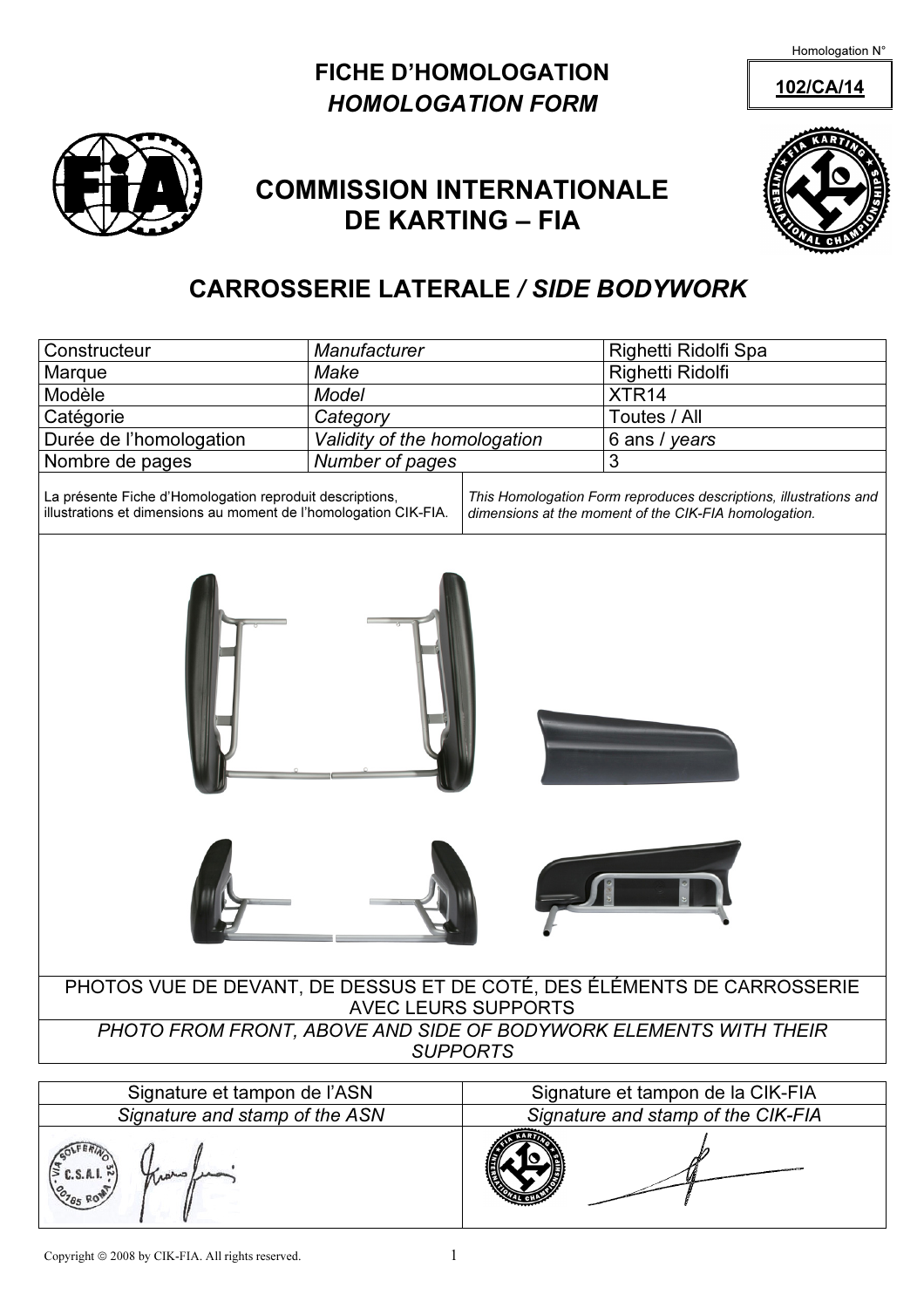### Homologation N°

102/CA/14

# CARROSSERIE LATÉRALE AVEC SUPPORTS LATERAL BODYWORK WITH SUPPORTS Dessin technique (dimensions d'encombrement – Technical drawing (bodywork main external matériau, diamètre et épaisseur des tubes supports) dimensions – supports material, diameter and wall thickness) 217 110 ACCIAIO D.20 x 1,5mm. 625 PHOTO AVEC SUPPORT / WITH SUPPORTS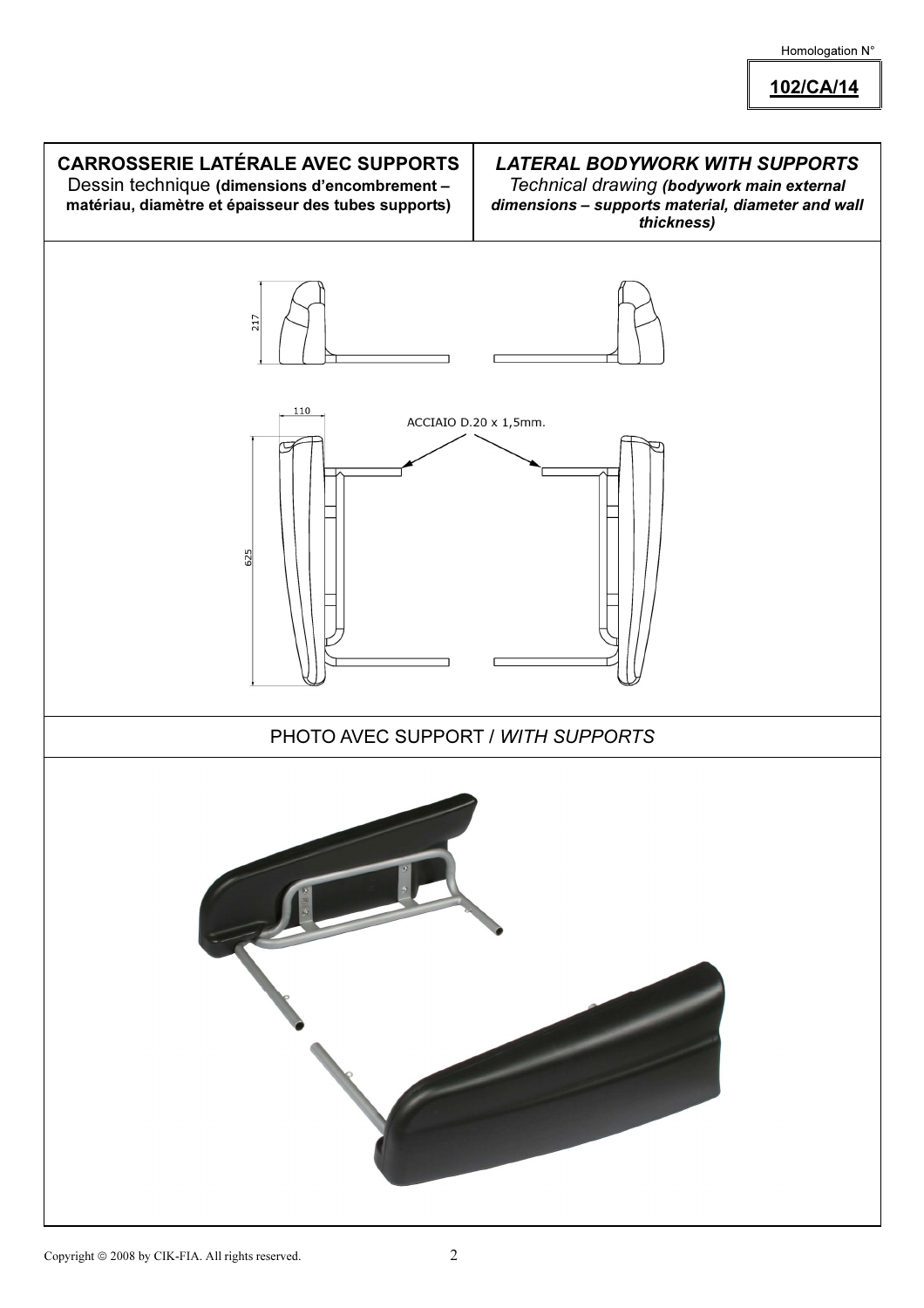### Homologation N°

102/CA/14